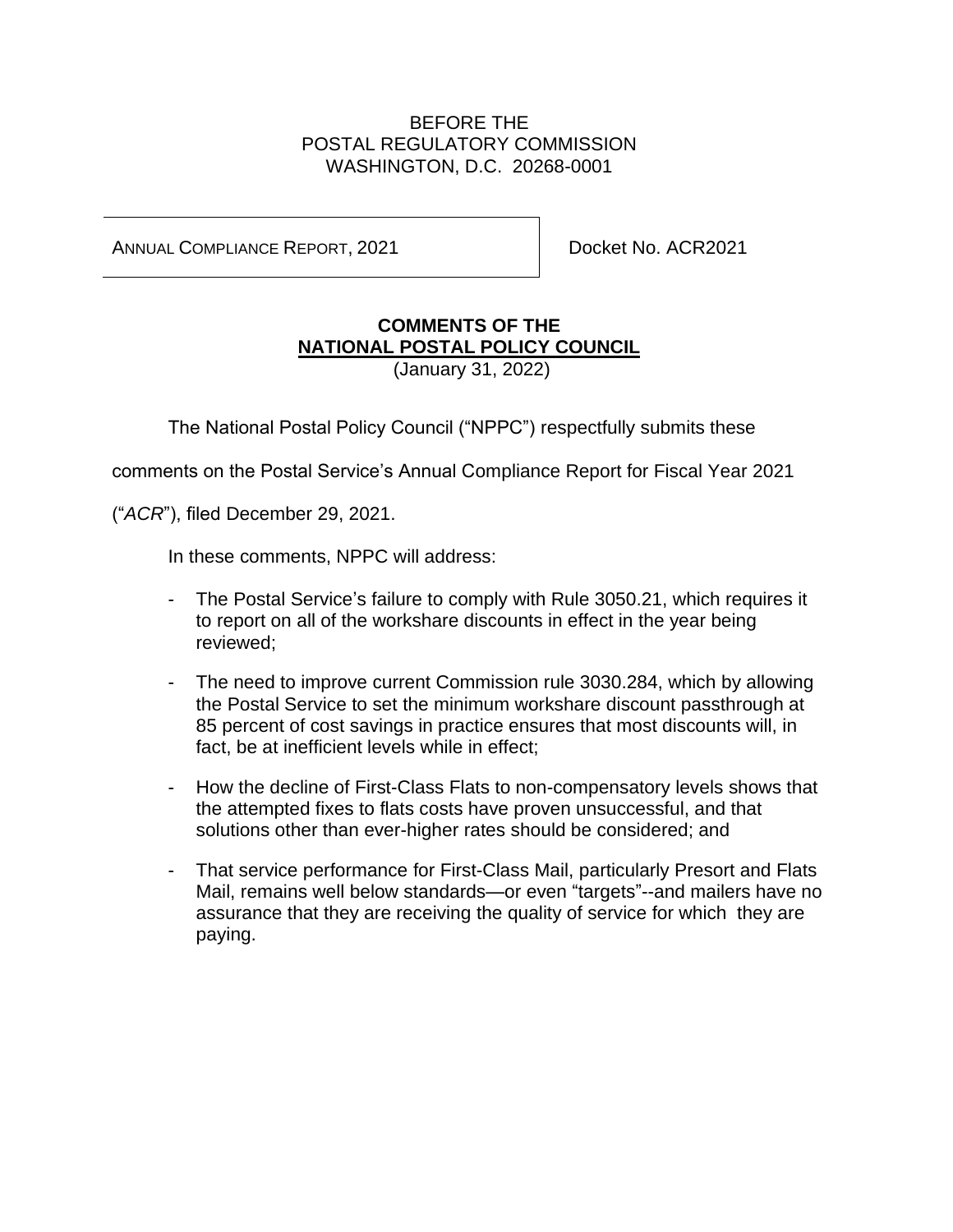#### **I. THE POSTAL SERVICE HAS ONLY PARTIALLY COMPLIED WITH THE REQUIREMENT THAT THE ACR REPORT THE WORKSHARE DISCOUNTS IN EFFECT DURING FY2021**

Commission rule 3050.21 requires the Postal Service to include, in its Annual

Compliance Report "[f]or *each* market dominant workshare discount *offered during the reporting year*:

- (1) The per-item cost avoided by the Postal Service by virtue of such discount;
- (2) The percentage of such per-item cost avoided that the per-item workshare discount represents;
- (3) The per-item contribution made to institutional costs."

39 C.F.R. §3050.21(e)(1)-(3) (emphasis supplied). 1

The Postal Service has not fully complied with Rule 3050.21. In Library

Reference USPS FY21.3 Worksharing Tables, it presents the "per-item cost avoided"

for various First-Class workshare discounts during the fiscal year. The costs avoided

are calculated as a per-unit average using costs from the full year. However, the

Postal Service has provided the passthrough percentage for only the discount in effect

on the last day of the fiscal year. *E.g*., LR FY21.3 Tab FCM Bulk Letters, Cards, n.1.

Those prices took effect on August 29, 2021, a full eleven months into the fiscal year.

*Id*.

Nowhere does the ACR address the discounts in effect throughout the first eleven months of FY2021. For this reason, the Postal Service has not met its

<sup>1</sup> The rule requires additional information if the Postal Service claims that a statutory exception applies or for certain discounts applicable to mail matter having "educational, cultural, scientific or informational value." 39 C.F.R. §3050.21(e)(4)&(5).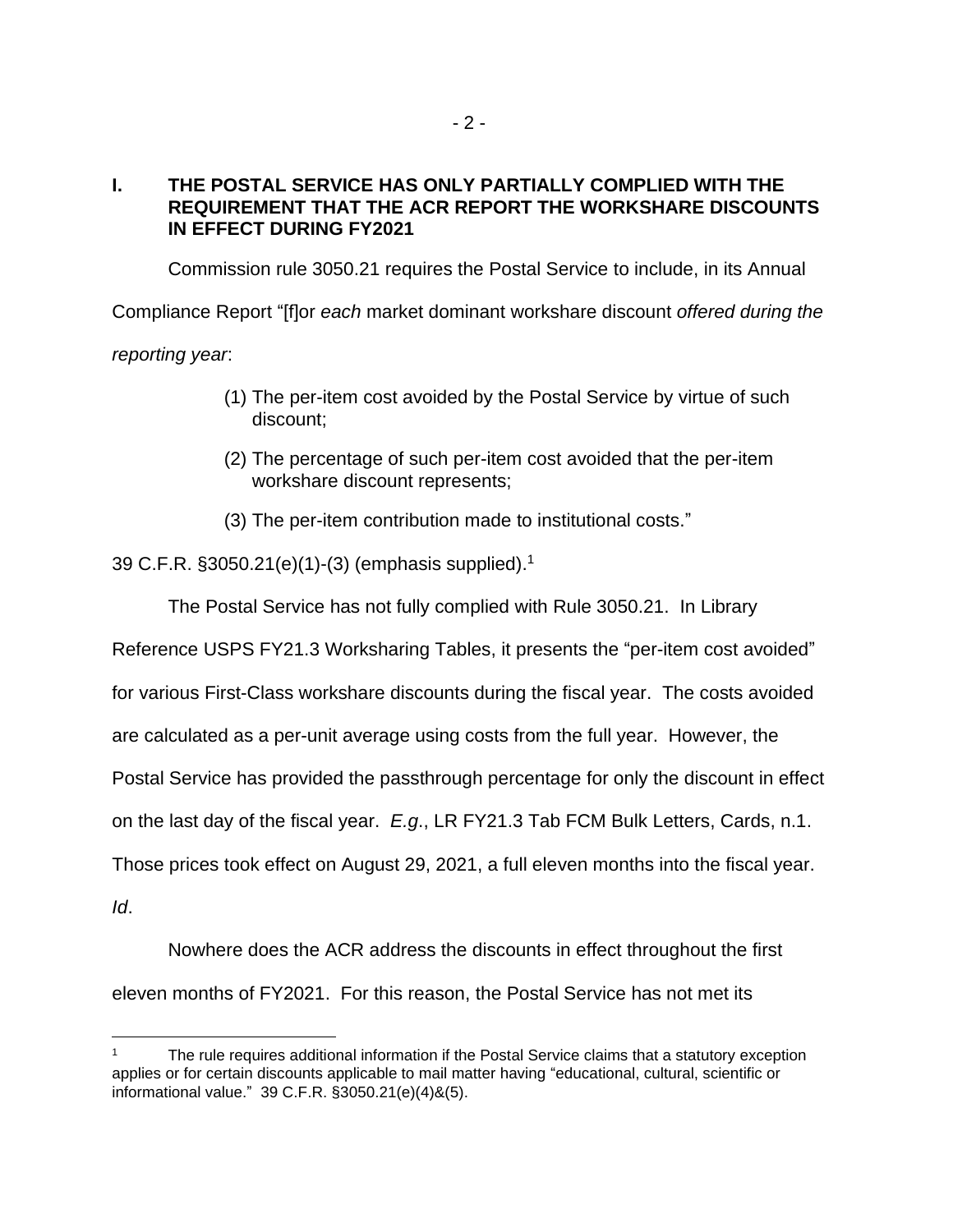obligation to present workshare discount passthroughs for *each* market dominant workshare discount offered during the reporting year.

However, data presented in the ACR allows the actual passthroughs for each discount to be calculated. Fiscal Year 2021 began on October 1, 2020. At that time, the workshare discounts in effect for First-Class Presort Letters and Cards, and for First-Class Flats (the products of particular interest to NPPC), were those set in Docket No. R2020-1. That docket was filed on October 9, 2019, and used Fiscal Year FY2018 data for the avoided costs. The discounts for certain First-Class Mail categories were set as follows:

| Category     | <b>Benchmark</b>       | <b>Discount</b>      | <b>Avoided Cost</b><br>(FY18) | Passthrough |
|--------------|------------------------|----------------------|-------------------------------|-------------|
| <b>AADC</b>  | <b>Metered Letters</b> | \$0.061              | \$0.067                       | 91.0%       |
| Mixed        |                        |                      |                               |             |
| Letters      |                        |                      |                               |             |
| AADC         | <b>Auto Mixed</b>      | \$0.020              | \$0.024                       | 83.3%       |
| Auto 5-Digit | Weighted average       | \$0.030 <sup>2</sup> | \$0.034                       | 88.2%       |
|              | AADC & 3-Digit         |                      |                               |             |
|              |                        |                      |                               |             |
| Auto ADC     | Auto Mixed AADC        | \$0.096              | \$0.112                       | 85.7%       |
| <b>Flats</b> | <b>Flats</b>           |                      |                               |             |
| Auto 3-Digit | Auto ADC Flats         | \$0.043              | \$0.050                       | 86.0%       |
| <b>Flats</b> |                        |                      |                               |             |
| Auto 5-Digit | Auto 3-Digit Flats     | \$0.147              | \$0.172                       | 85.5%       |
| <b>Flats</b> |                        |                      |                               |             |

**Figure 1 (R2020-1 Discounts)**

Those rates remained in effect for more than 3 ½ months of FY 2021, until the rates

filed in Docket No. R2021-1 took effect on January 24, 2021. Those rates were

<sup>&</sup>lt;sup>2</sup> The Postal Service initially noticed this discount at \$0.028, but due to a calculation error revised it to \$0.030 before the rates took effect.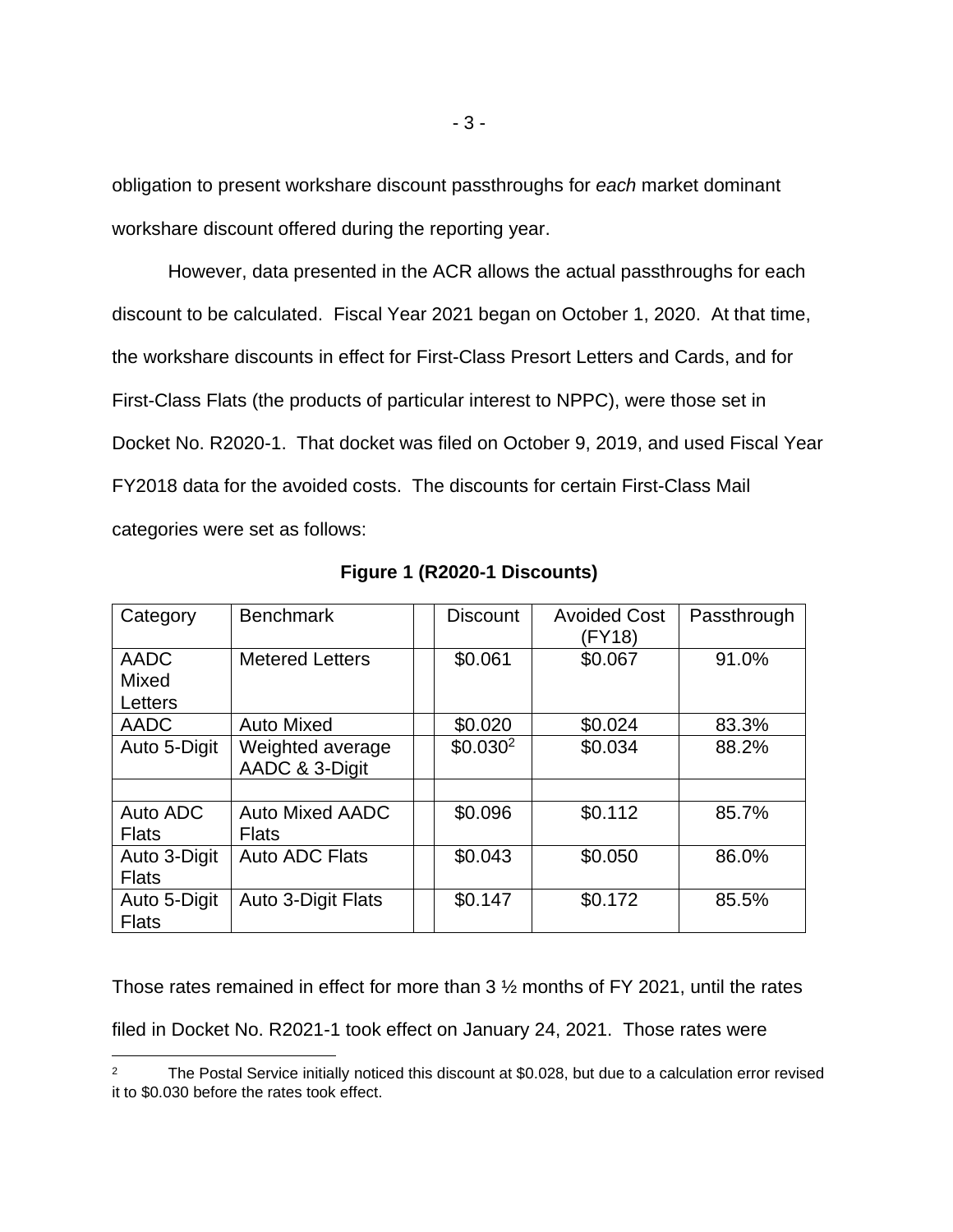noticed on October 9, 2020, and the costs avoided used to set the discounts, and thus the passthroughs, were from Fiscal Year 2019. As can be seen, both the amount of each discount and the corresponding passthrough changed:

| Category                     | <b>Benchmark</b>                       | <b>Discount</b> | <b>Avoided Cost</b><br>(FY19) | Passthrough |
|------------------------------|----------------------------------------|-----------------|-------------------------------|-------------|
| <b>AADC</b><br>Mixed         | <b>Metered Letters</b>                 | \$0.060         | \$0.067                       | 89.6%       |
| Letters                      |                                        |                 |                               |             |
| <b>AADC</b>                  | <b>Auto Mixed</b>                      | \$0.022         | \$0.025                       | 88.0%       |
| Auto 5-Digit                 | Weighted average<br>AADC & 3-Digit     | \$0.030         | \$0.038                       | 78.9%       |
|                              |                                        |                 |                               |             |
| Auto ADC<br><b>Flats</b>     | <b>Auto Mixed AADC</b><br><b>Flats</b> | \$0.108         | \$0.112                       | 88.5%       |
| Auto 3-Digit<br><b>Flats</b> | Auto ADC Flats                         | \$0.048         | \$0.056                       | 85.7%       |
| Auto 5-Digit<br><b>Flats</b> | <b>Auto 3-Digit Flats</b>              | \$0.158         | \$0.180                       | 87.8%       |

**Figure 2 (R2021-1 Discounts)**

These rates were in effect for seven months, until the Postal Service raised rates again on August 29, 2021, as a consequence of Docket No. R2021-2. Those passthroughs were based on costs avoided using FY 2020 data, and are shown is Figure 3: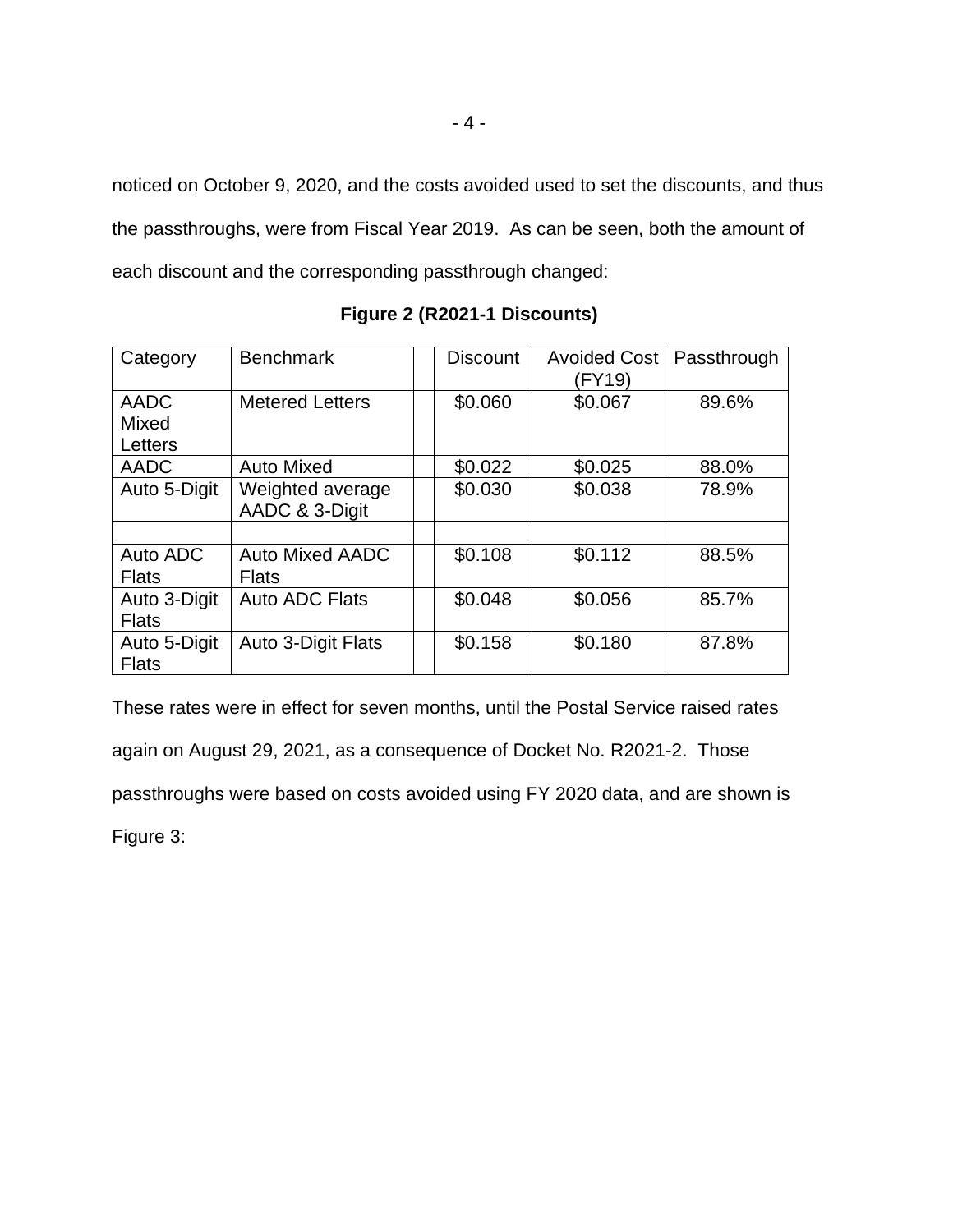| Category                     | <b>Benchmark</b>                       | <b>Discount</b> | <b>Avoided Cost</b><br>(FY20) | Passthrough |
|------------------------------|----------------------------------------|-----------------|-------------------------------|-------------|
| <b>AADC</b><br>Mixed         | <b>Metered Letters</b>                 | \$0.045         | \$0.052                       | 86.5%       |
| Letters                      |                                        |                 |                               |             |
| <b>AADC</b>                  | <b>Auto Mixed</b>                      | \$0.024         | \$0.028                       | 85.7%       |
| Auto 5-Digit                 | Weighted average<br>AADC & 3-Digit     | \$0.035         | \$0.041                       | 85.4%       |
|                              |                                        |                 |                               |             |
| Auto ADC<br><b>Flats</b>     | <b>Auto Mixed AADC</b><br><b>Flats</b> | \$0.108         | \$0.108                       | 100.0%      |
| Auto 3-Digit<br><b>Flats</b> | <b>Auto ADC Flats</b>                  | \$0.053         | \$0.054                       | 98.1%       |
| Auto 5-Digit<br><b>Flats</b> | Auto 3-Digit Flats                     | \$0.175         | \$0.173                       | 98.3%       |

**Figure 3 (R2021-2 Discounts)**

Of the three sets of workshare discounts "in effect" in FY2021, the *ACR* discusses only the third set (from August 29, 2021), which were in effect for barely one month of the fiscal year.

NPPC understands that a similar situation occurs in most ACRs, as new rates (including discounts) in past years have typically taken effect a third of the way into a fiscal year, often in January (as was the case with the R2021-1 rates), superseding rates that carried over from the preceding fiscal year. To our knowledge, neither the Commission nor the Postal Service has addressed whether it is consistent with the law to ignore discounts that were in effect for the first several months of the fiscal year. Indeed, only last year the Commission stated:

Section 3653(b)(1) of Title 39, requires the Commission to base its determinations on the rates and fees "in effect" during FY 2020. The end of year prices in effect in FY 2020 were the prices approved in Docket No. R2020-1. Therefore, the discounts evaluated for compliance in FY 2020 are the Docket No. R2020-1 prices.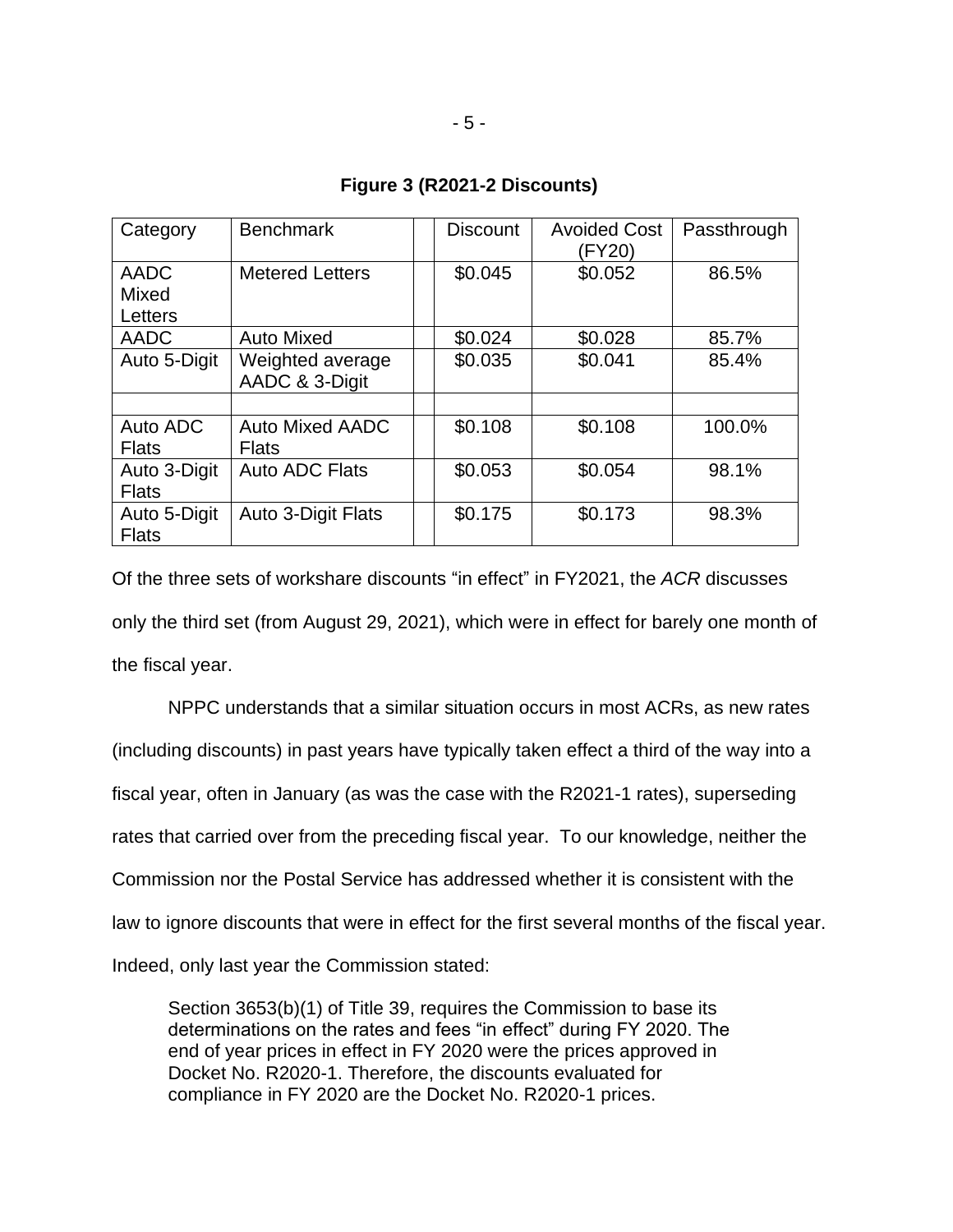*Annual Compliance Determination, FY 2020*, at 12. Rates from Docket No. R2020-1 took effect on January 26, 2020, nearly four months into the fiscal year. The Commission apparently did not review the discounts in effect from October 1, 2019, until January 25, 2020.

That practice is of doubtful consistency with the statutory requirement in 39 U.S.C. §3652, which directs the Postal Service to file (i) the per-item cost it avoided by virtue of such discount, (ii) the passthrough percentage, and (iii) the per-item contribution to institutional costs with respect "to each market-dominant product for which a workshare discount was in effect during the period covered by such report." While the *ACR* does provide the per-item costs avoided, it presents the passthrough percentage for only the most recent set of the discounts, and because it ignores two sets of prices it cannot provide the per-item contribution to institutional costs generated while those rates were in effect.

The statute and rules do not require the Postal Service to show merely that the prices in effect at the end of the fiscal year comply with legal requirements – the rule specifically refers to "each" discount "in effect" during the year. The omission of any discussion of discounts in effect earlier in FY 2021 is particularly misleading in this year's *ACR* because the discounts that the Postal Service uses to show compliance for the entire year were, in fact, in effect for only 33 days. Barely one month's data cannot possibly show the passthrough percentages discounts in effect earlier in the fiscal year or suffice to measure compliance for a year.

- 6 -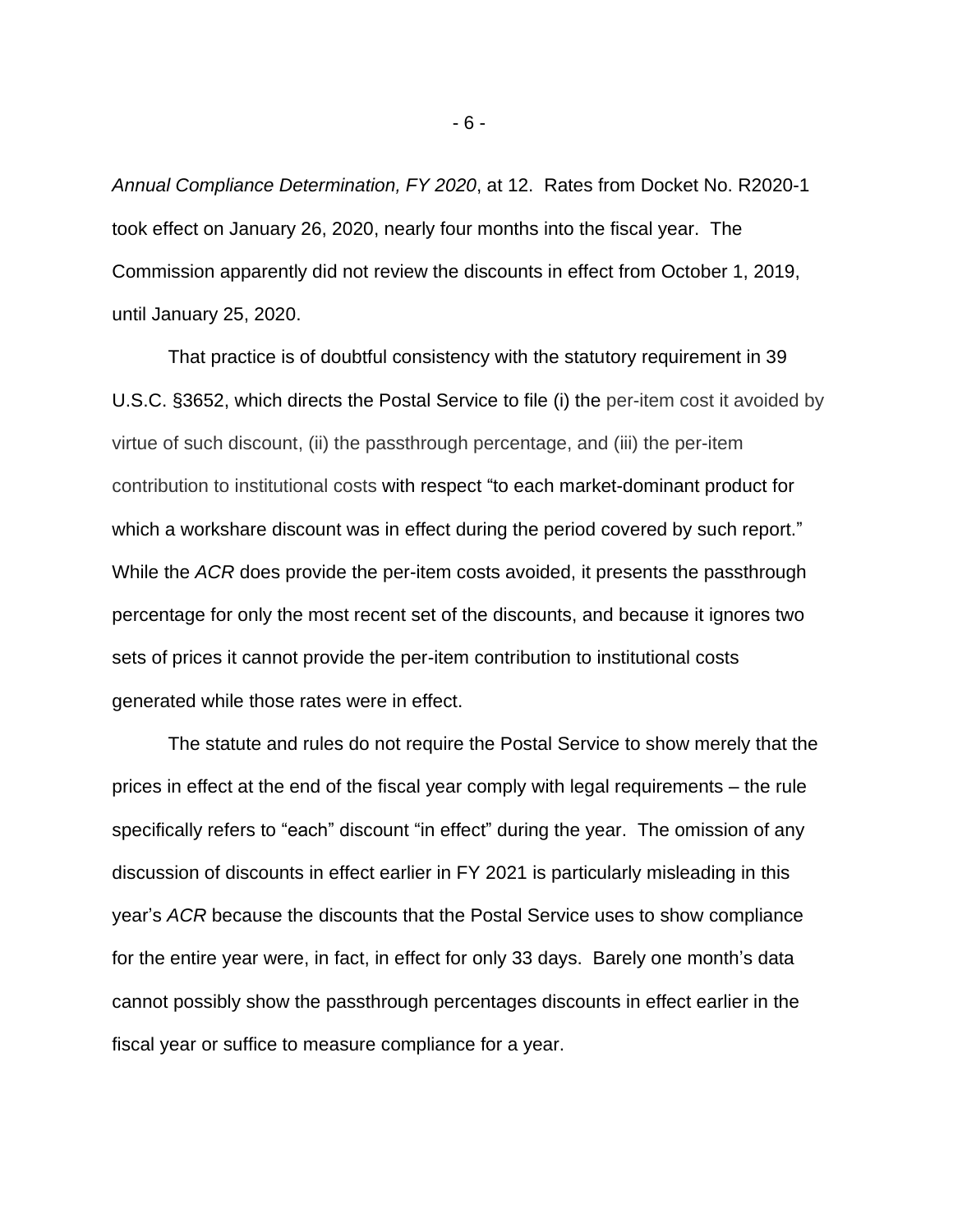#### II. **THE DISCOUNTS IN EFFECT THROUGOUT FY2021 DEMONSTRATE THAT THE NEWLY-ADOPTED WORKSHARE DISCOUNT PASSTHROUGH RULES MUST BE STRENGTHENED TO ENSURE THAT THE DISCOUNTS ARE, IN FACT, SET MORE EFFICIENTLY**

Data from the ACR shows that the current rules, and the Postal Service's recent ratesetting practices, have not, and are not likely to, produce economically efficient rates. There are two reasons for this.

One is the well-known timing mismatch between rates and costs because discounts noticed in rate adjustments are for a future period but are measured against past costs. For example, FY2018 ended on September 30, 2018, and the Postal Service filed Docket No. R2020-1 over a year later on October 9, 2019.<sup>3</sup> NPPC is well aware that discounts have been set during the PAEA era on the basis of this mismatch. Changing that approach would involve many considerations that are far outside of the scope of this proceeding.

Indeed, the Postal Service alludes to this mismatch in its response to *Chairman's Information Request No.* 1, Q9(d) in this docket. It states: "It should be noted that while, as a technical matter, the 'compliance' of any given passthrough percentage may change between a price case and the subsequent annual compliance report (ACR) (because cost-avoidance data can and do change over that period), the sole opportunity for Postal Service to actually comply or not comply with the

<sup>3</sup> The Postal Service filed Docket No. R2021-2 on May 28, 2021, using avoided costs from FY2020 which ended on September 30, 2020. Those rates took effect on August 29, 2021, eleven months after the close of the fiscal year on which they are based, and remain in effect today, 16 months later. The FY2021 data provided in this ACR proceeding show, as shown in Table 4 above, that all but one of those passthroughs are already out of compliance.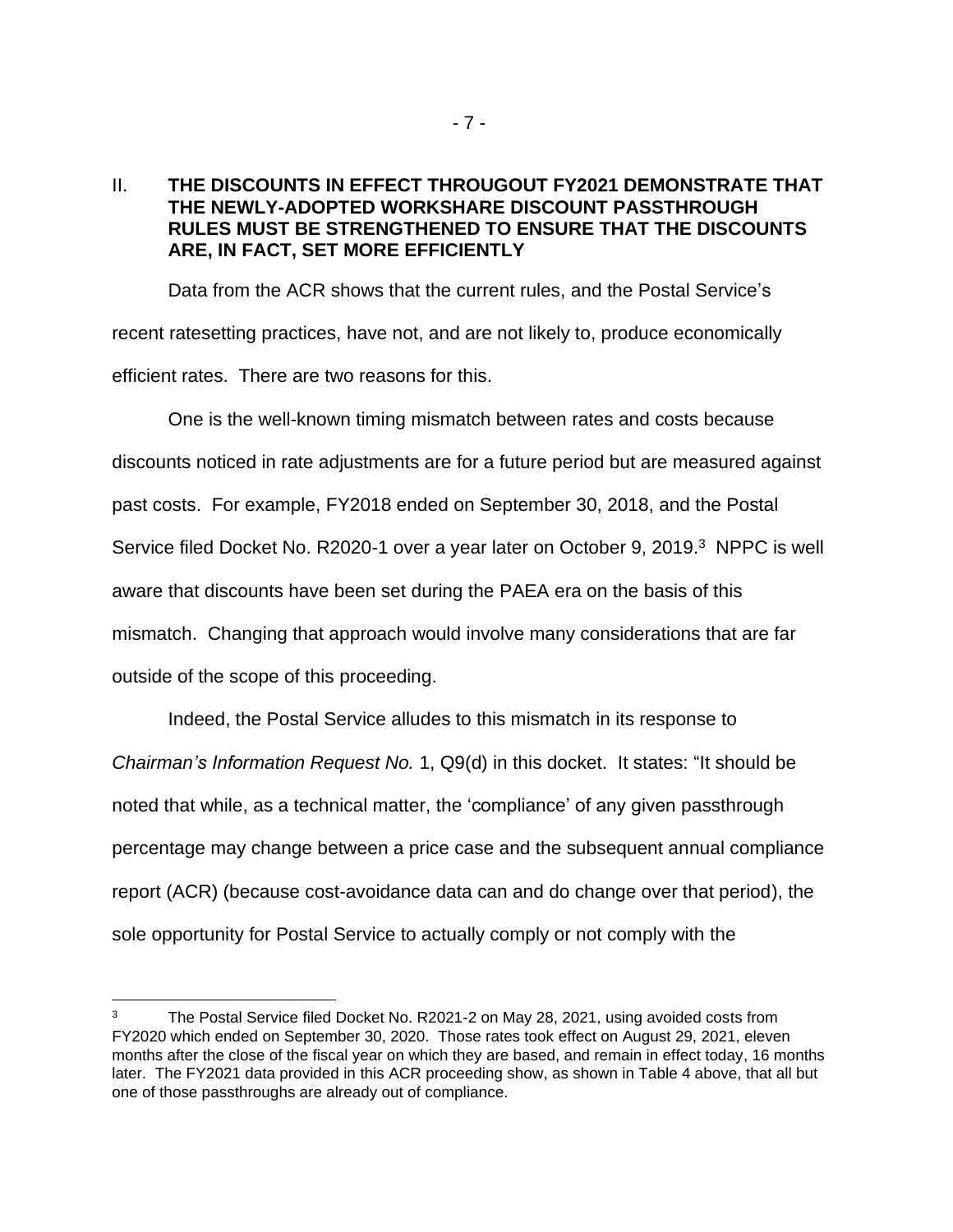workshare rules is when it sets prices". *Response to Chairman's Information Request No. 1, Q 9* (Jan. 18, 2022).

While that may be true, there is another factor at play that has reduced the pricing efficiency of workshare discounts that the Commission can more easily correct to make efficient workshare discount pricing more likely. That is the Postal Service's chronic practice of setting discounts materially less than the economically efficient 100 percent, which the Commission has already found inconsistent with the objective of maximizing efficiency. *See* Order No. 4257, Docket No. RM2017-3, at 138-139 (Dec. 1, 2017). Applying miserly passthroughs to out-of-date cost data almost ensures that most discounts will be nowhere near economically efficient levels while in effect.

For example, the Automation Letter discount passthroughs in Docket No. R2020-1 ranged from 91 percent to 83.3 percent—and those were of *FY2018* costs. When those rates were filed on October 9, 2019, they relied on costs avoided that were already more than one year out of date. As Figure 5 below shows, the actual passthrough percentages, measured by actual FY 2020 costs, ranged mostly in the 60s and 70s. It is unsurprising that applying low discount passthroughs to out-of-date costs results in actual workshare discounts that are far less than the actual costs avoided during the period that the discounts are in effect.

Recently adopted Commission Rule 3030.284(e) took a step towards forcing the Service towards more efficient rates, but it is evident that the new rule, which allows the Postal Service to set passthroughs as low at 85 percent, is inadequate because, in reality, the true passthroughs will most likely rarely be at that level.

- 8 -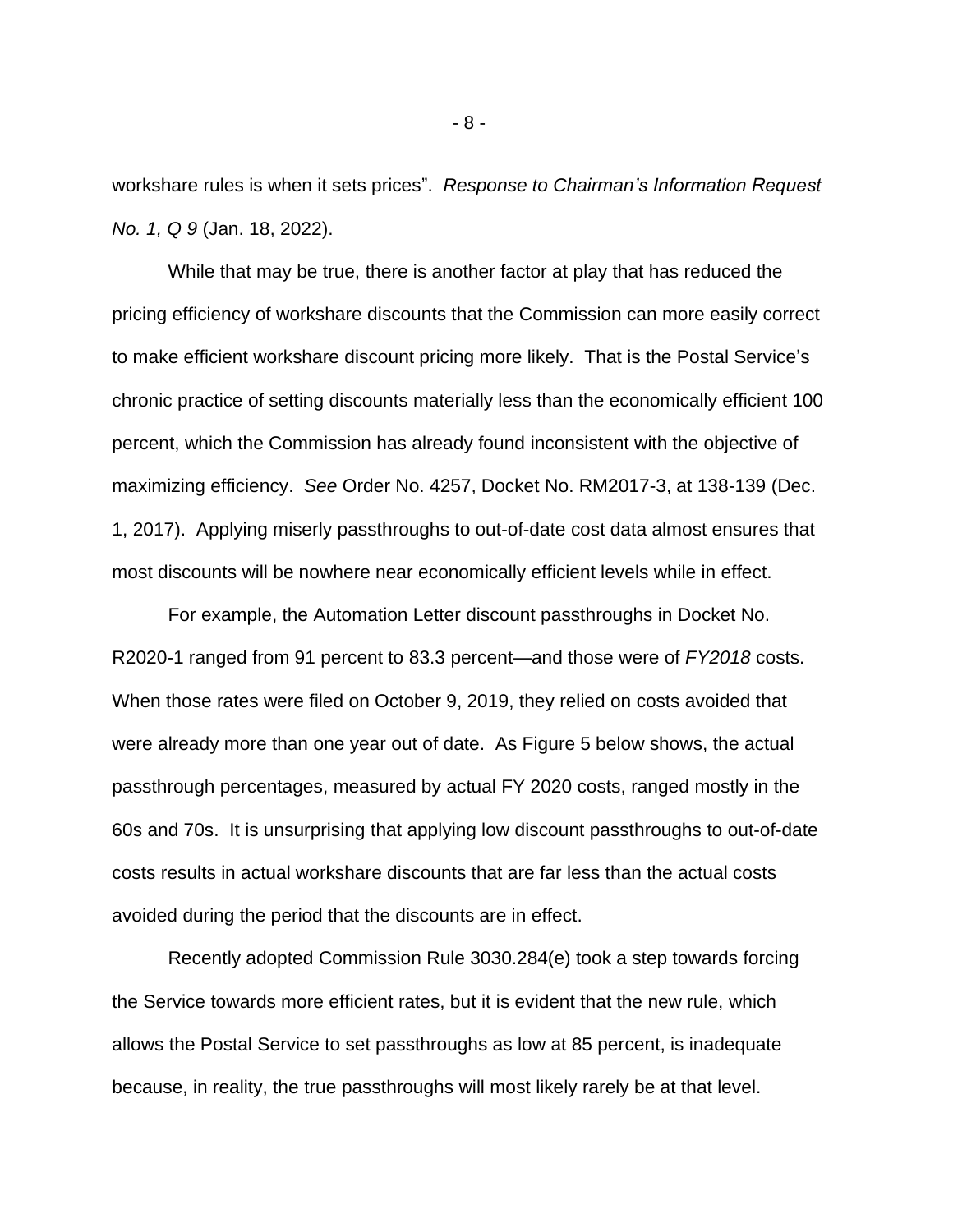Stronger measures are required in order to achieve the objective of maximizing efficiency in workshare discount rates. As explained in section B below, NPPC urges the Commission to move quickly to modify Rule 3030.284(e) to require minimum passthroughs of at least 95 percent.

# **A. The Actual First-Class Mail Workshare Discount Passthroughs In FY2021 Were Grossly Inefficient And Far Below The Levels Expected When They Were Noticed And Approved**

Docket No. R2021-2 was the first rate adjustment to which Rule 3030.284(e) applied. As shown in Figure 3 above, the Postal Service complied with the new rule by setting the discounts for Automation Presort Letters very close to the 85 percent minimum allowed. In contrast, it set the passthroughs for First-Class Automation flats quite close to 100 percent, albeit of *FY2020* costs.

However, remember that those rates were based on FY 2020 costs, took effect in August 2021, and applied for only one month of the fiscal year. The *ACR* compares those discounts to the newly-calculated FY 2021 costs, <sup>4</sup> and for convenience that comparison is set out in Figure 4. Note that all but one of those discounts have *already* fallen below 85 percent, as the Postal Service acknowledges:

- 9 -

<sup>4</sup> LR USPS-FY21.3 Worksharing Tables, Tabs FCM Bulk Letters, Cards & FCM Flats.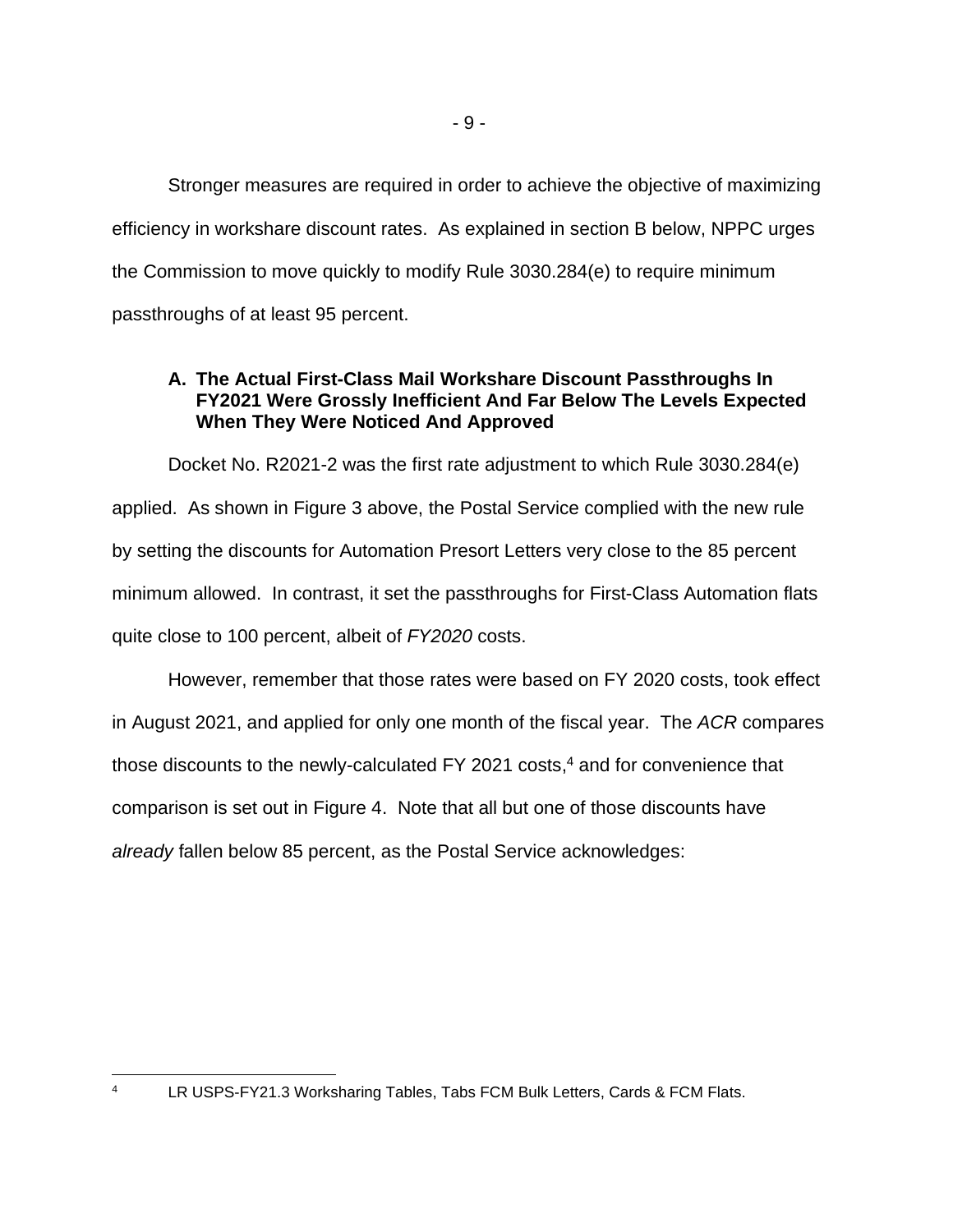| Category     | <b>Benchmark</b>          | <b>Discount</b> | <b>Avoided Cost</b><br>(FY21) | Passthrough<br>(actual) |
|--------------|---------------------------|-----------------|-------------------------------|-------------------------|
| <b>AADC</b>  | <b>Metered Letters</b>    | \$0.045         | \$0.073                       | 61.6%                   |
| Mixed        |                           |                 |                               |                         |
| Letters      |                           |                 |                               |                         |
| AADC         | <b>Auto Mixed</b>         | \$0.024         | \$0.026                       | 92.3%                   |
| Auto 5-Digit | Weighted average          | \$0.035         | \$0.042                       | 83.3%                   |
|              | AADC & 3-Digit            |                 |                               |                         |
|              |                           |                 |                               |                         |
| Auto ADC     | <b>Auto Mixed AADC</b>    | \$0.108         | \$0.132                       | 81.8%                   |
| <b>Flats</b> | <b>Flats</b>              |                 |                               |                         |
| Auto 3-Digit | Auto ADC Flats            | \$0.053         | \$0.069                       | 76.8%                   |
| <b>Flats</b> |                           |                 |                               |                         |
| Auto 5-Digit | <b>Auto 3-Digit Flats</b> | \$0.175         | \$0.207                       | 84.5%                   |
| <b>Flats</b> |                           |                 |                               |                         |

**Figure 4 (R2021-2 Discounts compared to** *FY21 ACR* **Costs)**

Observe that the current fiscal year is only four months old and the discounts for AADC Mixed Letters and, in particular, the important and high-volume Automation 5- Digit Letters are already significantly below efficient levels and even below the 85 percent minimum. All of the First-Class Automation Flats discounts have dropped dramatically, meaning that the close-to-100 percent passthroughs presented in Docket No. R2021-2 were illusory, as FY 2021 costs avoided turned out to differ substantially from those from FY 2020. Only the passthrough for AADC Letters has increased, but it remains considerably below 100 percent.

Of course, the discounts from Docket No. R2021-2 were in effect for only one month in FY2021. The two other sets of workshare discounts in effect earlier in FY2021 were based on even more outdated costs. Figure 5 compares the passthroughs for the discounts implemented in Docket No. R2020-1 (in effect in FY21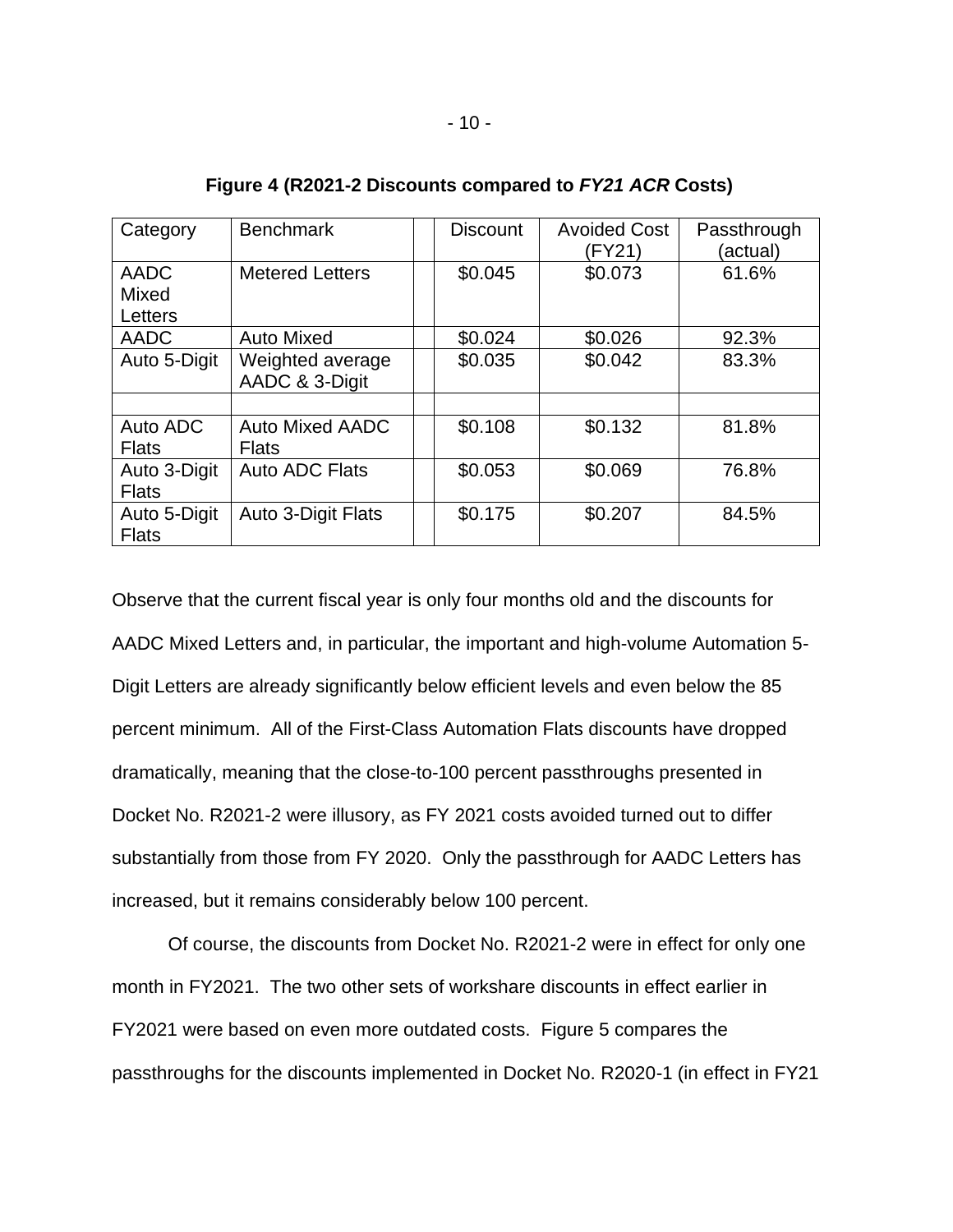from October 1, 2020, to January 23, 2021) as measured when filed (using FY18 data) and to the actual costs avoided in FY2021:

| Category     | <b>Benchmark</b>       | <b>Discount</b> | Avoided     | $P/T$ (as | P/T      |
|--------------|------------------------|-----------------|-------------|-----------|----------|
|              |                        |                 | Cost (FY21) | filed)    | (actual) |
| AADC         | <b>Metered Letters</b> | \$0.061         | \$0.073     | 91.0%     | 83.6%    |
| <b>Mixed</b> |                        |                 |             |           |          |
| Letters      |                        |                 |             |           |          |
| AADC         | <b>Auto Mixed</b>      | \$0.020         | \$0.026     | 83.3%     | 76.9%    |
| Auto 5-Digit | Weighted               | \$0.030         | \$0.042     | 88.2%     | 71.4%    |
|              | average AADC &         |                 |             |           |          |
|              | 3-Digit                |                 |             |           |          |
|              |                        |                 |             |           |          |
| Auto ADC     | <b>Auto Mixed</b>      | \$0.096         | \$0.132     | 85.7%     | 72.7%    |
| <b>Flats</b> | <b>AADC Flats</b>      |                 |             |           |          |
| Auto 3-Digit | <b>Auto ADC Flats</b>  | \$0.043         | \$0.069     | 86.0%     | 62.3%    |
| <b>Flats</b> |                        |                 |             |           |          |
| Auto 5-Digit | Auto 3-Digit Flats     | \$0.147         | \$0.207     | 85.5%     | 71.0%    |
| <b>Flats</b> |                        |                 |             |           |          |

**Figure 5 (R2020-1 Discounts compared to** *ACR* **Costs)**

The actual passthrough of every one of these discounts was less than the passthroughs when filed. Furthermore, of the five discounts that when filed satisfied the 85 percent minimum threshold later adopted by the Commission in Docket No. RM2017-3, none in fact met that minimum passthrough during FY 2021.

Rates from Docket No. R2021-1 superseded the Docket No. R2020-1 rates on January 24, 2021, and remained in effect for the majority of FY2021, until August 29, 2021. Figure 6 compares the passthroughs calculated by the Postal Service at the time of filing (based on FY2019 costs) with the passthroughs actually experienced during FY2021 as presented in the *ACR*: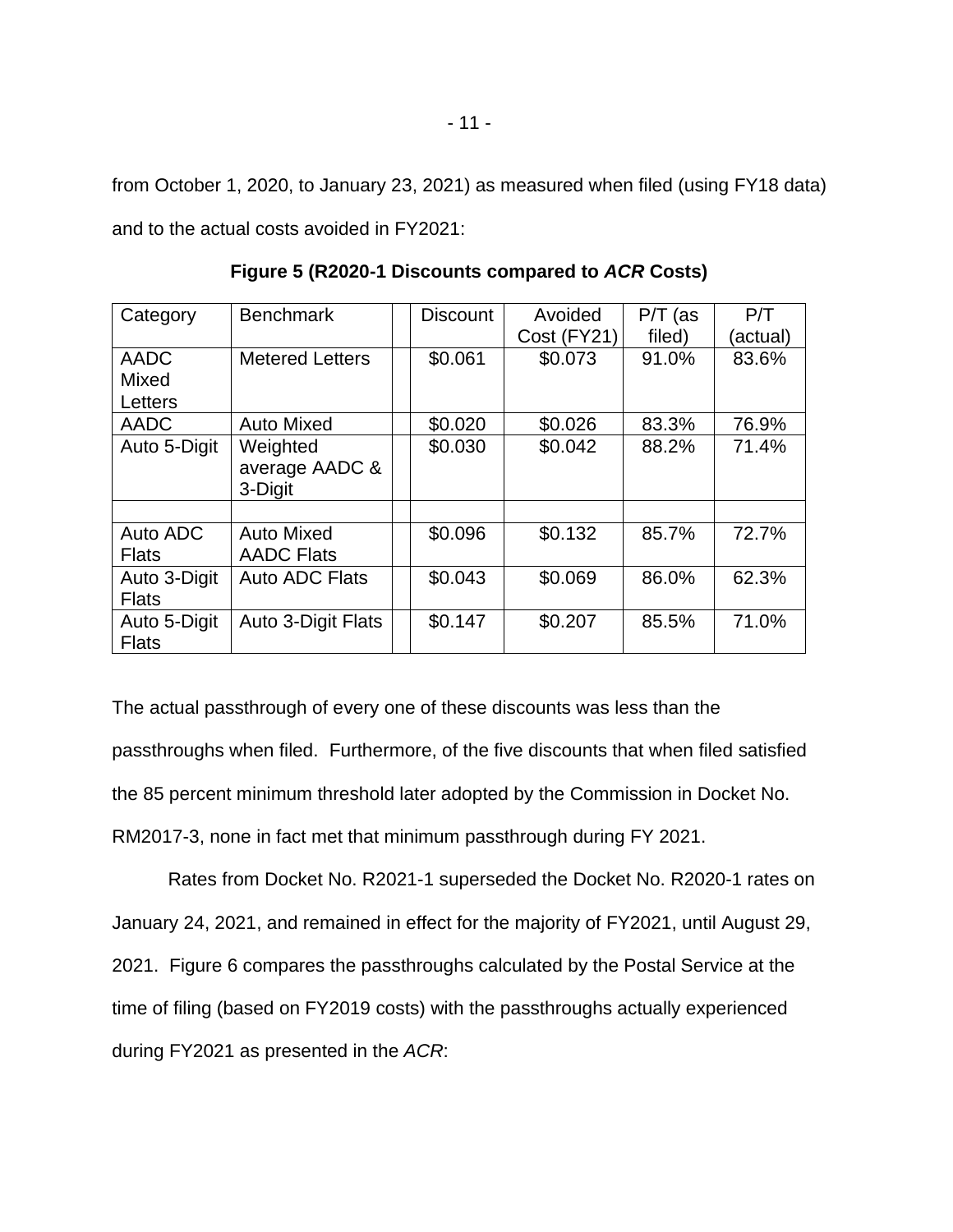| Category                               | <b>Benchmark</b>                       | <b>Discount</b> | Avoided Cost<br>(FY21) | $P/T$ (as<br>filed) | P/T<br>(actual) |
|----------------------------------------|----------------------------------------|-----------------|------------------------|---------------------|-----------------|
| <b>AADC</b><br><b>Mixed</b><br>Letters | <b>Metered Letters</b>                 | \$0.060         | \$0.073                | 89.6%               | 82.2%           |
| <b>AADC</b>                            | <b>Auto Mixed</b>                      | \$0.022         | \$0.026                | 88.0%               | 84.6%           |
| Auto 5-Digit                           | Weighted<br>average AADC &<br>3-Digit  | \$0.030         | \$0.042                | 78.9%               | 71.4%           |
|                                        |                                        |                 |                        |                     |                 |
| Auto ADC<br><b>Flats</b>               | <b>Auto Mixed</b><br><b>AADC Flats</b> | \$0.108         | \$0.132                | 88.5%               | 81.8%           |
| Auto 3-Digit<br><b>Flats</b>           | <b>Auto ADC Flats</b>                  | \$0.045         | \$0.069                | 85.7%               | 65.2%           |
| Auto 5-Digit<br><b>Flats</b>           | <b>Auto 3-Digit Flats</b>              | \$0.158         | \$0.207                | 87.8%               | 76.3%           |

**Figure 6 (R2021-1 Discounts compared to** *ACR* **Costs)**

The column on the right shows the actual passthroughs experienced by First-Class workshare mailers for the majority of FY2021. Again, although closer than the earlier discounts, none of these passthroughs achieved the minimum 85 percent passthrough threshold adopted by the Commission in Docket No. RM2017-3 and codified in Rule 3030.284(e).

And as Figure 4 above showed, even the passthroughs for the *current* discounts that took effect on August 29 have, with one exception, already fallen below the 85 percent threshold. If one totals the cumulative discounts and passthroughs currently in effect, the Automation 5-Digit Letter discount passes through only 73.75 percent of the cumulative costs avoided from the Automation Mixed AADC Letter category, a plainly inefficient pricing signal for the largest volume category in the class.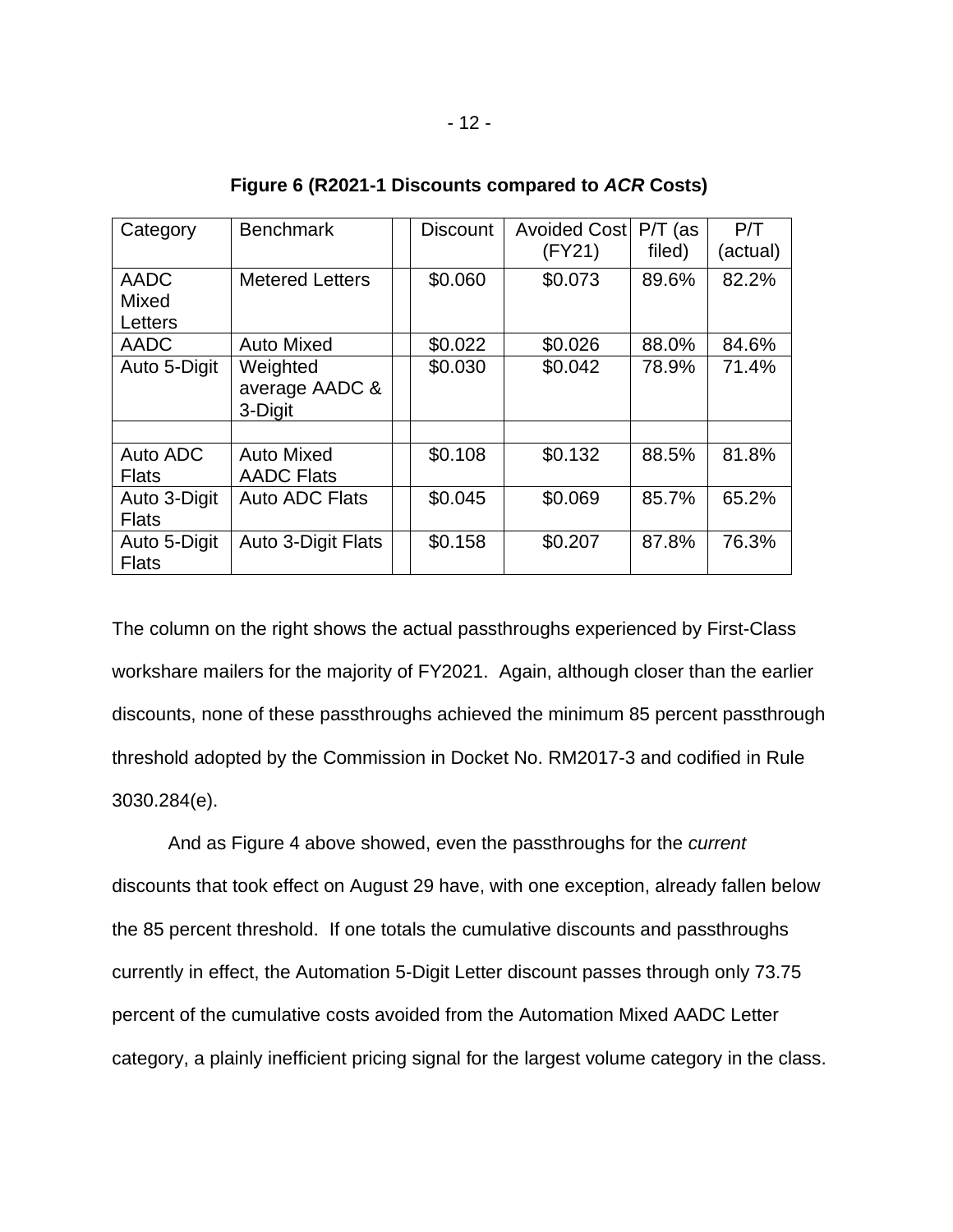The conclusion is unavoidable that none of the First-Class workshare discounts of interest to NPPC in effect anytime throughout FY2021 were economically efficient and rarely in fact achieved even the minimum 85 percent passthrough that Rule 3030.284(e) sets as the presumptive minimum.

Had the Postal Service set workshare discounts at 100 percent passthroughs In Dockets Nos. R2020-1, R2021-1, and R2022-1, the discounts would have been (i) more economically efficient at the outset, (ii) more likely to remain closer to 100 percent passthroughs as costs changed, and (iii) thus better advanced the statutory objective of maximizing efficiency. While there can be no guarantee that costs avoided will not change so much as to render those discounts inefficient,<sup>5</sup> the closer the discounts are set to optimal passthroughs at the outset, the more likely they will be to be efficient when they are in effect.

#### **B. Rule 3030.284 Should Be Modified**

The Commission has repeatedly held that the optimal pricing of workshare discounts is, consistent with the economic principle of Efficient Component Pricing, to set the passthroughs at 100 percent. *E.g.,* Order No. 4257, Docket No. RM2017-3, at 130-138 (Dec. 1, 2017); Order No. 1320, Docket No. 2010-13, at 3 (Apr. 20, 2012). The Commission has also determined that this policy promotes the statutory objective of maximizing incentives to reduce costs and improve efficiency in postal operations. *See* 39 U.S.C. §3622(b)(1). To advance this statutory policy, the Commission in

<sup>5</sup> Even in Docket No. R2021-2, discounts that facially complied with the new rule (*e.g*., First-Class Automation Flats) already have fallen below the 85 percent threshold.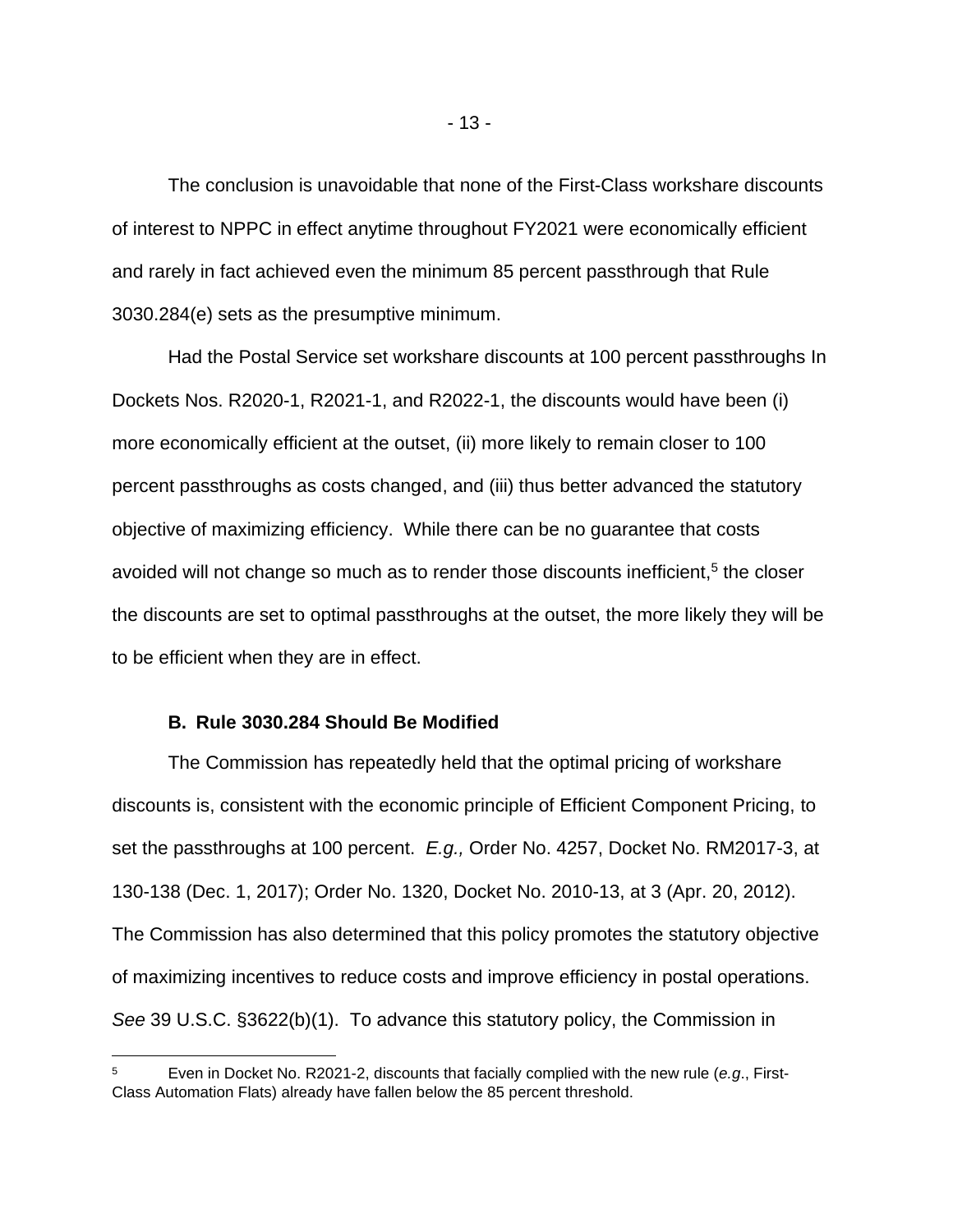Docket No. RM2017-3 adopted Rule 3030.284 to address the Postal Service's history of pricing workshare discounts uneconomically.

Rule 3030.284 provides, in relevant part, that:

- If a discount is below the cost avoided, the new discount must be at least 20 percent more than the existing discount (39 C.F.R. §3030.284(c)); and
- For discounts below avoided costs, the passthrough must be at least 85 percent (39 C.F.R. §3030.284(e)).

Rule 3030.284(e), however, does not ensure that workshare discounts will be priced efficiently. That is for two reasons. First, the Postal Services uses a prior year's costs avoided as the basis for setting future discounts. As noted above, this mismatch between rates and costs is inherent in the current system and changing that practice would involve many considerations beyond the scope of this proceeding.

Beyond the use of historical costs, a second reason why Rule 3030.284 is unlikely to achieve the Commission's goal of economic efficiency is that it allows the Postal Service to set a workshare discount as low as 85 percent without penalty. 39 C.F.R. §3030.284(e). And for discounts that are already below costs avoided, the rule requires merely that the Service adjust the amount of the *discount* by a minimum of 20 percent, but without specifically taking into account the amount by which *avoided costs themselves* may have changed. 39 C.F.R. §3030.284(c); see Order No. 5763 at 216-218. Subpart (e) does not address the situation in which the *avoided costs* increase by 20 percent or more, leaving the discount passthrough no closer to 100 percent. As postal costs increase, and as per-unit costs may increase due to declines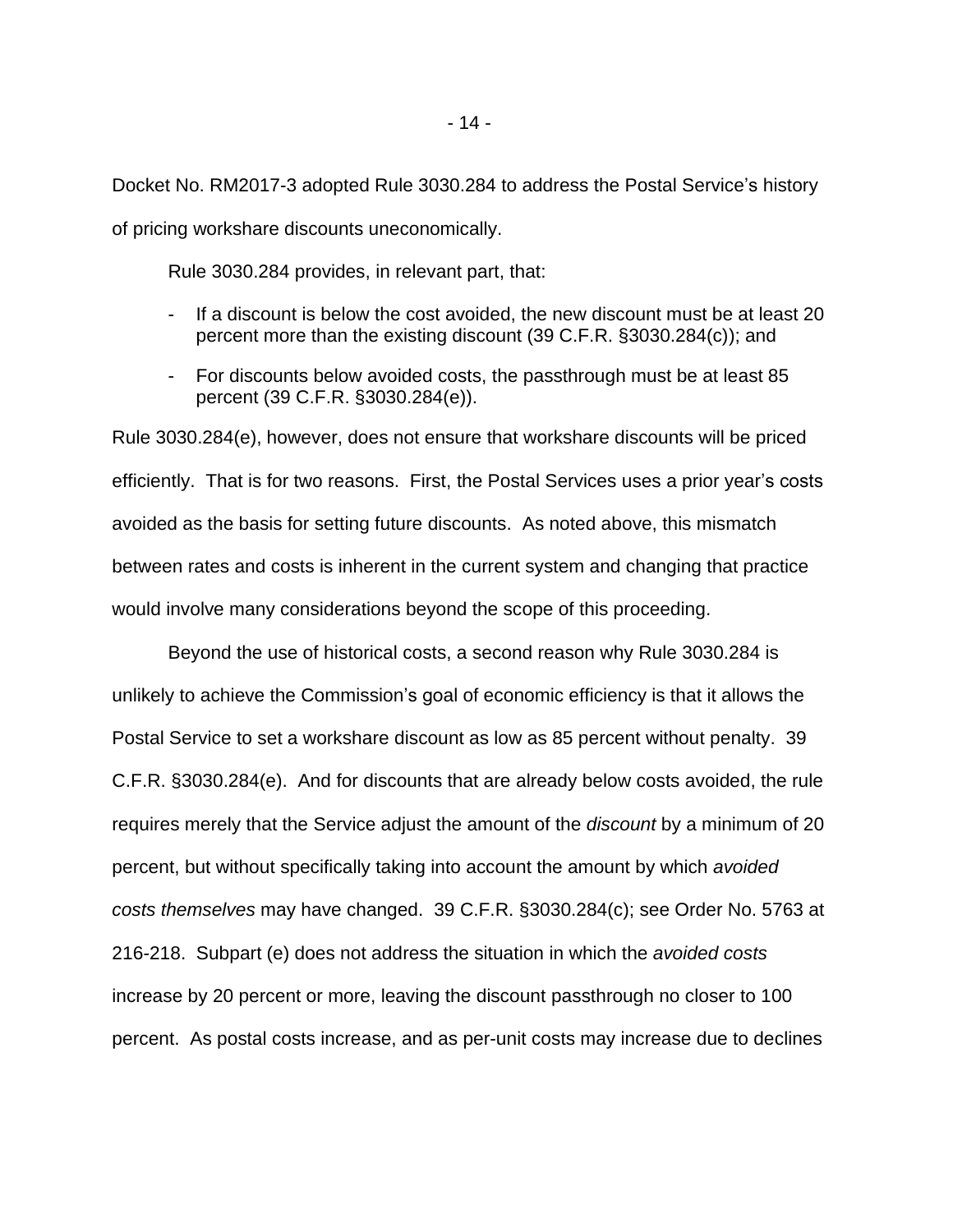in density and other factors, costs avoided by worksharing may increase but the rule does not truly force discounts to efficient levels.

The Commission should initiate a rulemaking proceeding to address this

problem. NPPC recommends that the Commission consider the following change:

Modify rule 3030.284(e) to require all workshare discounts to be set so as to passthrough at least 95 percent of the costs avoided unless the Postal Service can justify, by substantial evidence, an exception. In particular, the Commission should delete Rule 3030.284(c) and modify current Rule 3030.284(e) by replacing "85 percent" with "95 percent."

This recommendation would more faithfully implement Objective 1 and the

Commission's longstanding and correct preference for economically efficient pricing of

discounts. It would also reduce the likelihood that workshare discounts stray as far

from optimal levels as they have in recent years.

# **III. THAT FIRST-CLASS FLATS ARE NOW REPORTEDLY UNDERWATER IS AN INDICATION OF THE POSTAL SERVICE's CONTINUED FAILURE TO CONTROL FLATS COSTS AND THE INADEQUACY OF REMEDIES TRIED TO DATE**

It is no secret that the Postal Service has struggled with flats costs for more

than a decade.<sup>6</sup> The Commission's Annual Compliance Determination for FY2020 (at

20-42) reviewed the history of underwater flats at some length. The current ACR

reports that the problem has now reached the First-Class Flats product which, for the

first time, failed to generate sufficient revenues to cover its attributable costs.

The Commission first asked the Postal Service to provide additional information about flats in the FY2010 Annual Compliance Determination. The Commission adopted reporting requirements applicable to all flats products in Docket No. RM2018-1. *See* 39 C.F.R. §3050.50(f). The Postal Service filed the required response as Library Reference USPS-FY21-45.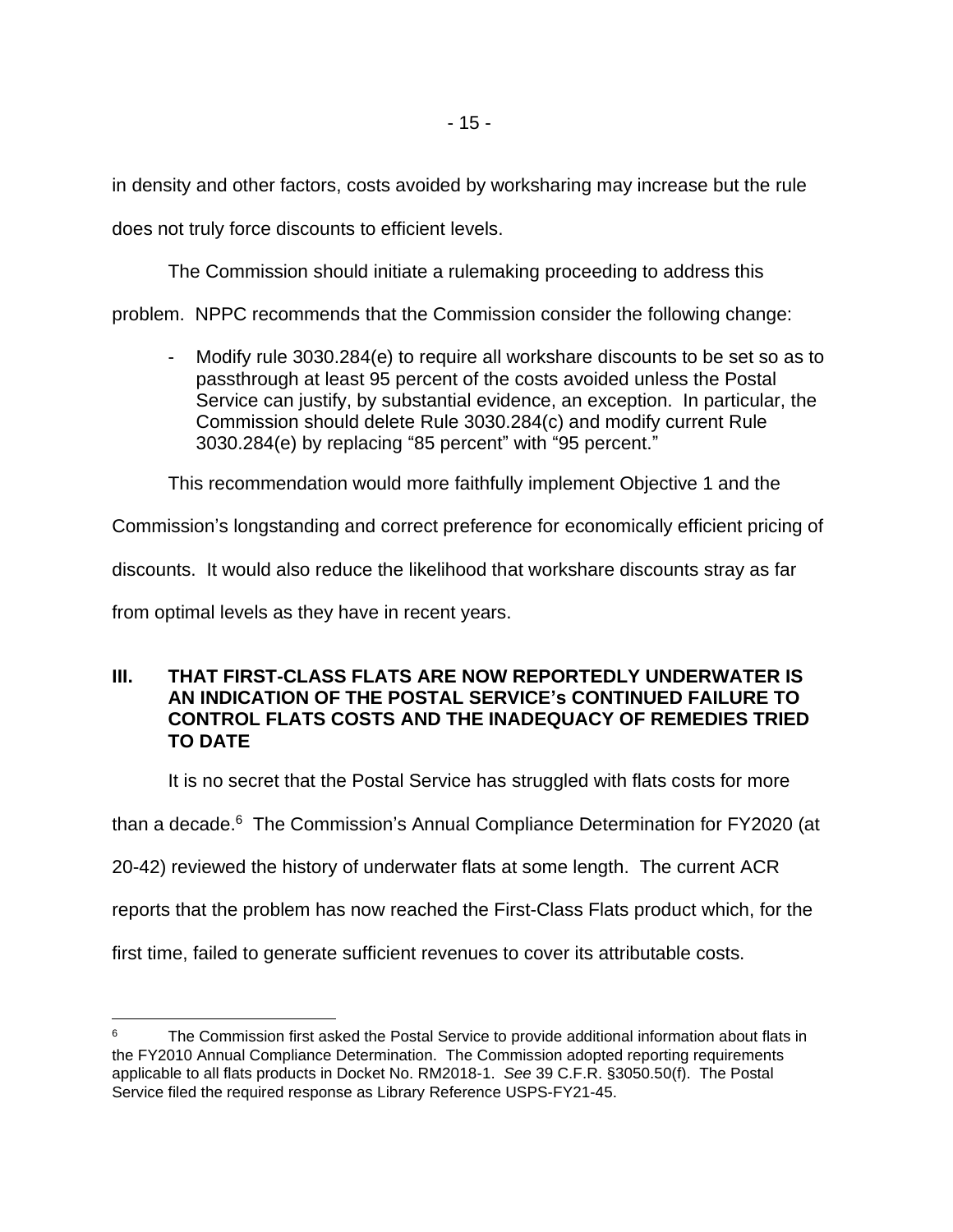The problem of flats costs exceeding flats revenue has existed for some time in USPS Marketing Mail and in Periodicals, classes with persistently lower cost coverages than First-Class Mail. This *ACR* is the first time that the problem has reached First-Class Flats, although revenues for that product only barely covered costs in FY2020. *See* PRC FY2020 Financial Report, Appendix A (cost coverage of 100.2 percent).

Both First-Class Flats volumes and cost coverage have declined in recent years. Unit costs, however, have continued to rise. And although the presort mix for Automation Flats has shifted more towards 5-Digit, the Postal Service apparently either has not captured the corresponding cost savings, or any such savings have been overwhelmed by other costs.

What is clear, however, is that none of the factors which the Postal Service blames for the declining cost coverage of First-Class Flats is the responsibility of those Flats that remain in the system. Indeed, the shift in the volume mix towards Automated Presort Flats, and within that category to the more finely presorted 3-Digit and 5-Digit levels (*USPS LR-44,* Rule 3050.50 Flats Paragraph B Narratives at 5), should have reduced per-unit costs, everything else being equal.

But not everything else was equal. The Postal Service's ACR attributes the increase in unit attributable costs for First-Class Mail Flats (total costs have declined, but not as fast as volume) on:

Lower productivity on flats processing machines, resulting in a 4.1 percent increase in mail processing unit cost (*ACR* at 9 & *USPS LR-44,* Rule 3050.50 Flats Paragraph B Narratives at 2);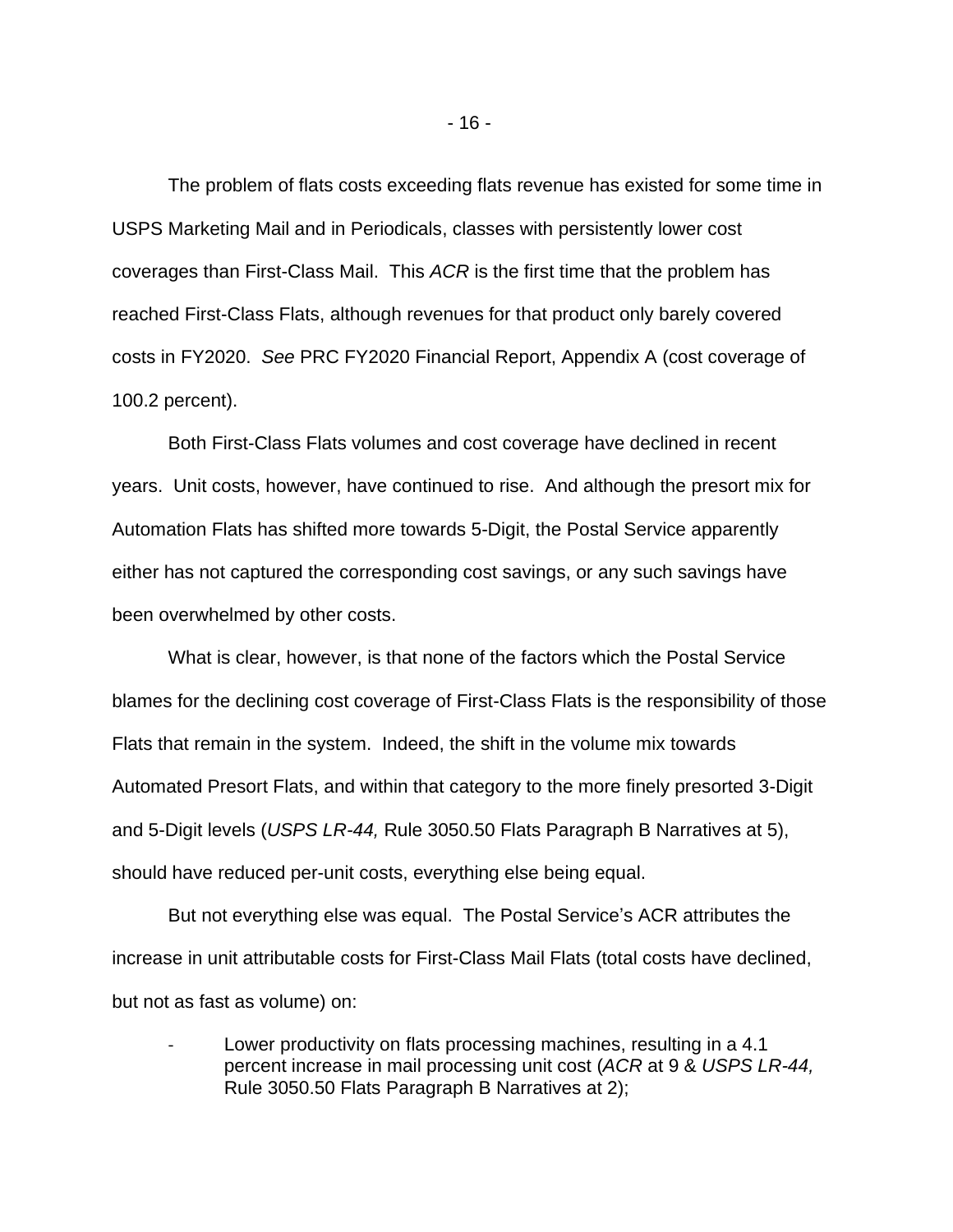- An increase of 12.3 percent in per-piece purchased transportation costs, partly due to a change in costing methodology approved in Docket No. RM2021-1, Proposal Seven (ACR at 9); and
- Revenue per-piece increasing less quickly than cost per-piece, partly due to a shift in the mix to more efficiently prepared 5-Digit Presorted Flats (*ACR* at 9-10 & *USPS LR-44,* Rule 3050.50 Flats Paragraph B Narratives at 5).

None of these, of course, are the fault of those First-Class Flats that remain in the system. There is no suggestion, for example, that current First-Class flats are more difficult for the flats processing machines to handle; higher per-unit costs are simply a matter of the costs, including fixed or essentially fixed costs, being spread among fewer pieces.

Nor are higher personnel costs caused by mailers. Employee pay and hires are matters left to postal management, not mailers. And higher transportation costs are due to many factors outside of the mailers' control.

In short, none of the reasons offered for the falling cost coverage of First-Class Flats is due to the pieces themselves. Indeed, the Flats pieces have become more efficient; the volumes of 5-Digit flats have actually increased from FY 2013 to FY 2020. *USPS LR-44,* Rule 3050.50 Flats Paragraph B Narratives at 5.

The continued inability of flats products in different classes to cover costs, despite more than a decade of exhortations by the Commission, the imposition of a plethora of reporting requirements, and higher rates, is evidence that the remedies tried to date have not proven very effective. The spreading of the problem to First-Class Flats is further evidence that the problems are deep rooted. Perhaps the Commission and Postal Service should try a different approach—one that addresses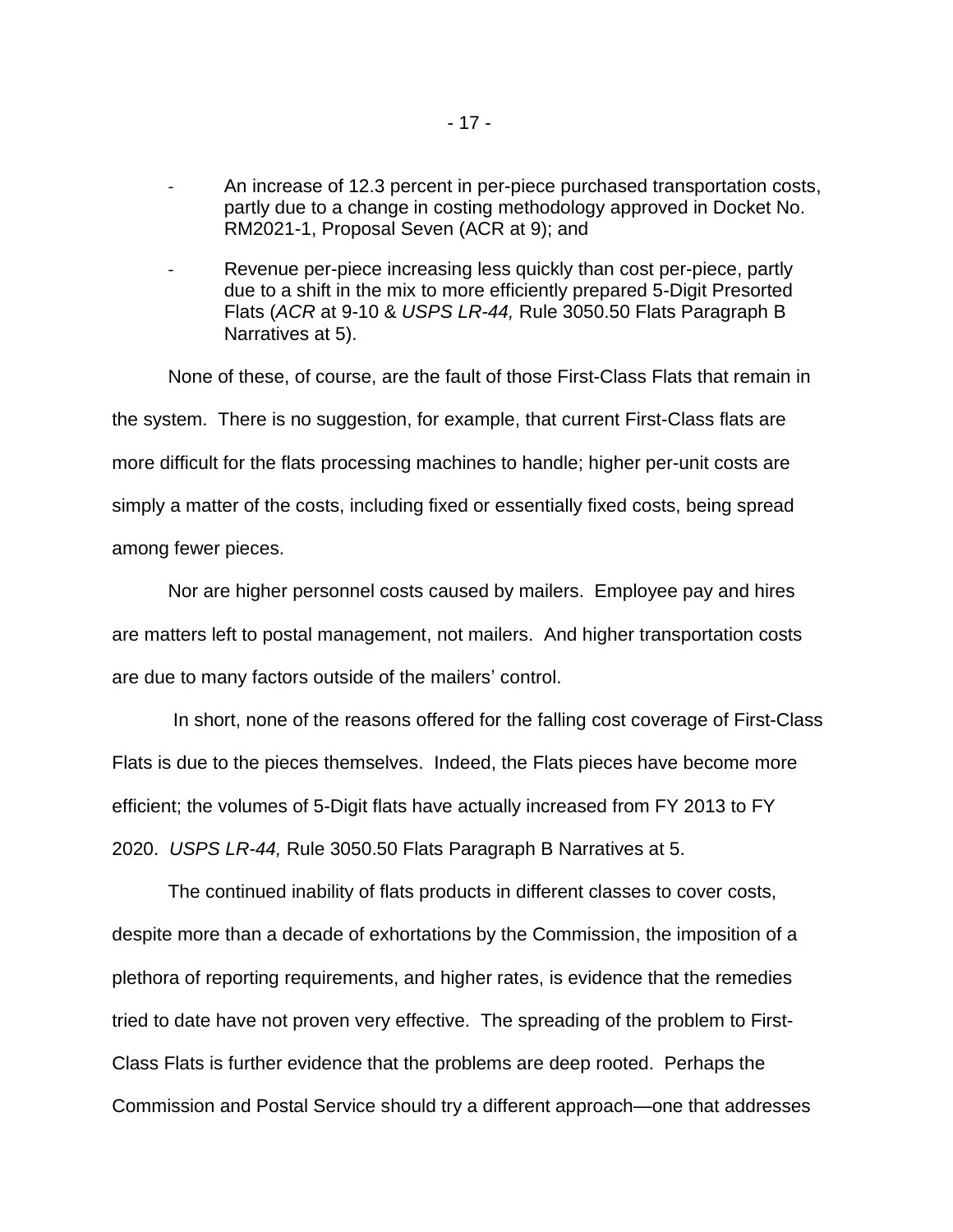the problem of increasing per-unit costs by trying to increase the number of pieces. Offering lower, rather than higher, prices for flats is more likely to do so than the unsuccessful tactics of the past decade.

There is no reason why the increasingly efficient First-Class Flats mail should face higher prices because less efficient Flats have left the mailstream. NPPC acknowledges that the Postal Service believes that the latest price increase for First-Class Flats will ameliorate the decline in cost coverage. *ACR* at 10. However, on its face Rule 3030.221 does not allow the Postal Service any discretion not to charge Flats two percent above the class average in the next rate adjustment. The Commission should revisit that rule.

#### **IV. FIRST-CLASS MAIL SERVICE QUALITY REMAINS UNACCEPTABLE**

Perhaps the least surprising news in the *ACR* is that the Postal Service once again failed to achieve its advertised service standards for First-Class Presort Mail. *See* LR USPS-FY29-21 Tab FCM On-Time Performance. Service for First-Class Flats was worse still. *Id*. & data cited in *Chairman's Information Request No. 2*, Q4. This poor service quality continues to diminish the value of First-Class Mail, and NPPC fears that the reduced service standards that took effect on October 1, 2021, outside of the period covered by this *ACR*, merely cement the reduced value of First-Class Mail and the Postal Service's evident declining interest in bolstering it.

NPPC also notes that the *ACR* contains no report on the service quality provided to remittance mail. The importance of service quality for First-Class remittance mail was discussed in some depth in Docket No. N2021-1. Nevertheless, it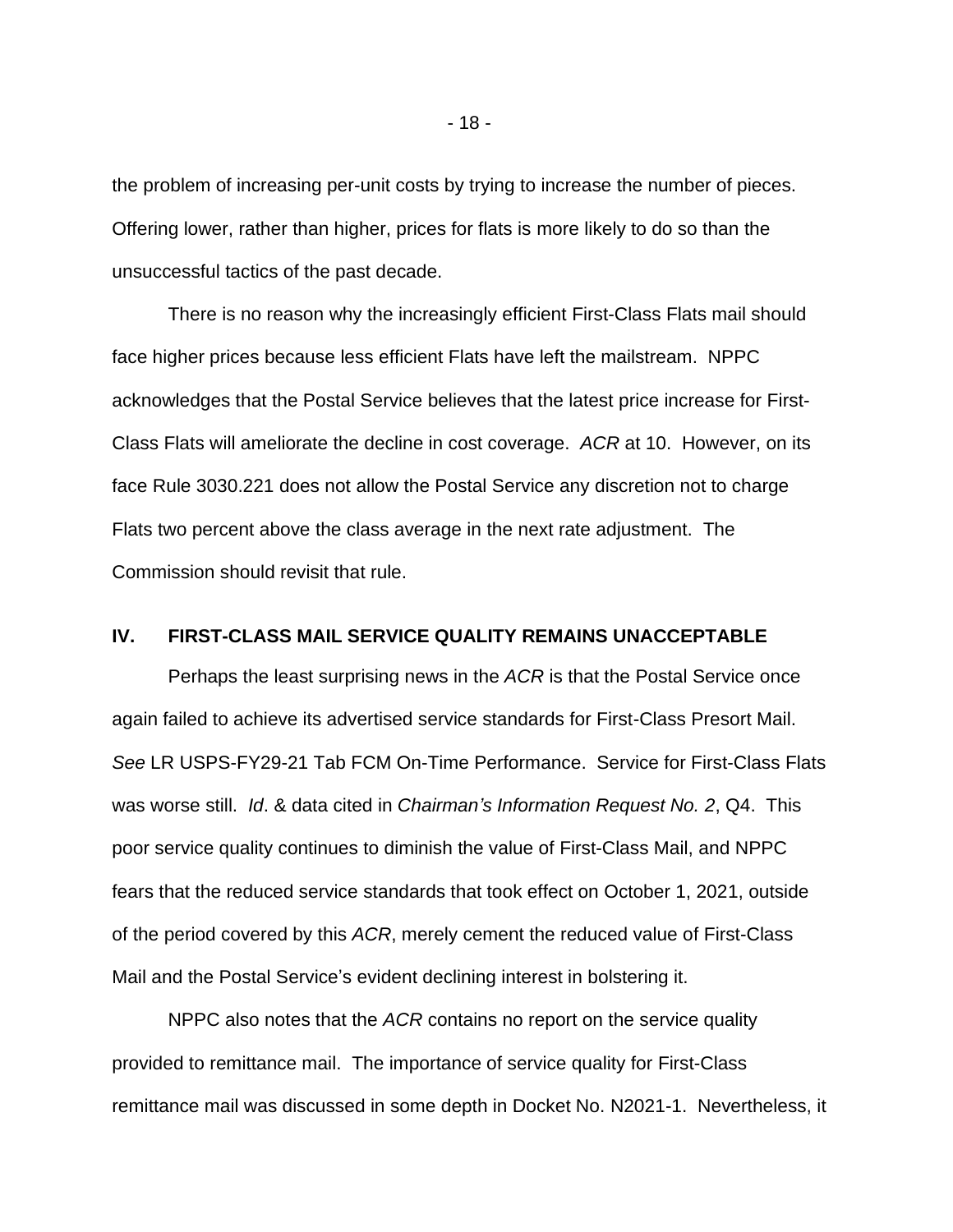is not surprising that the ACR does not address remittance mail, as the Commission's current regulations do not require that it do so. NPPC urges the Commission to modify the reporting requirements to specifically include a report on service quality accorded remittance mail.

Overall, there is little new in the *ACR*. Every year the Postal Service blames service problems on weather or other factors. However, adverse weather and other factors are normal occurrences, and the postal system should anticipate them and be prepared to overcome them. Covid-19 has brought additional challenges, but FY 2021 was the second year in which the Postal Service has dealt with them.

The Postal Service states that increased package volume during the peak season of FY 2021 "contributed to poor First-Class Mail and Marketing Mail performance during peak season and subsequent months." *ACR* at 49. While NPPC members greatly appreciate the hardworking and courageous postal employees who dealt with these strains on the system while facing a serious pandemic, they strongly resent that the Postal Service's declared decision to pivot to a packages-focused business is impairing the quality of service provided to First-Class Mail.

NPPC is gratified that service for Presort Letters/Cards improved by the fourth quarter. *ACR* at 52. However, the Commission should note that the Postal Service is patting itself on the back not for meeting the *service standards*, but instead for improving its performance in the second half of FY 2021 towards its unilaterally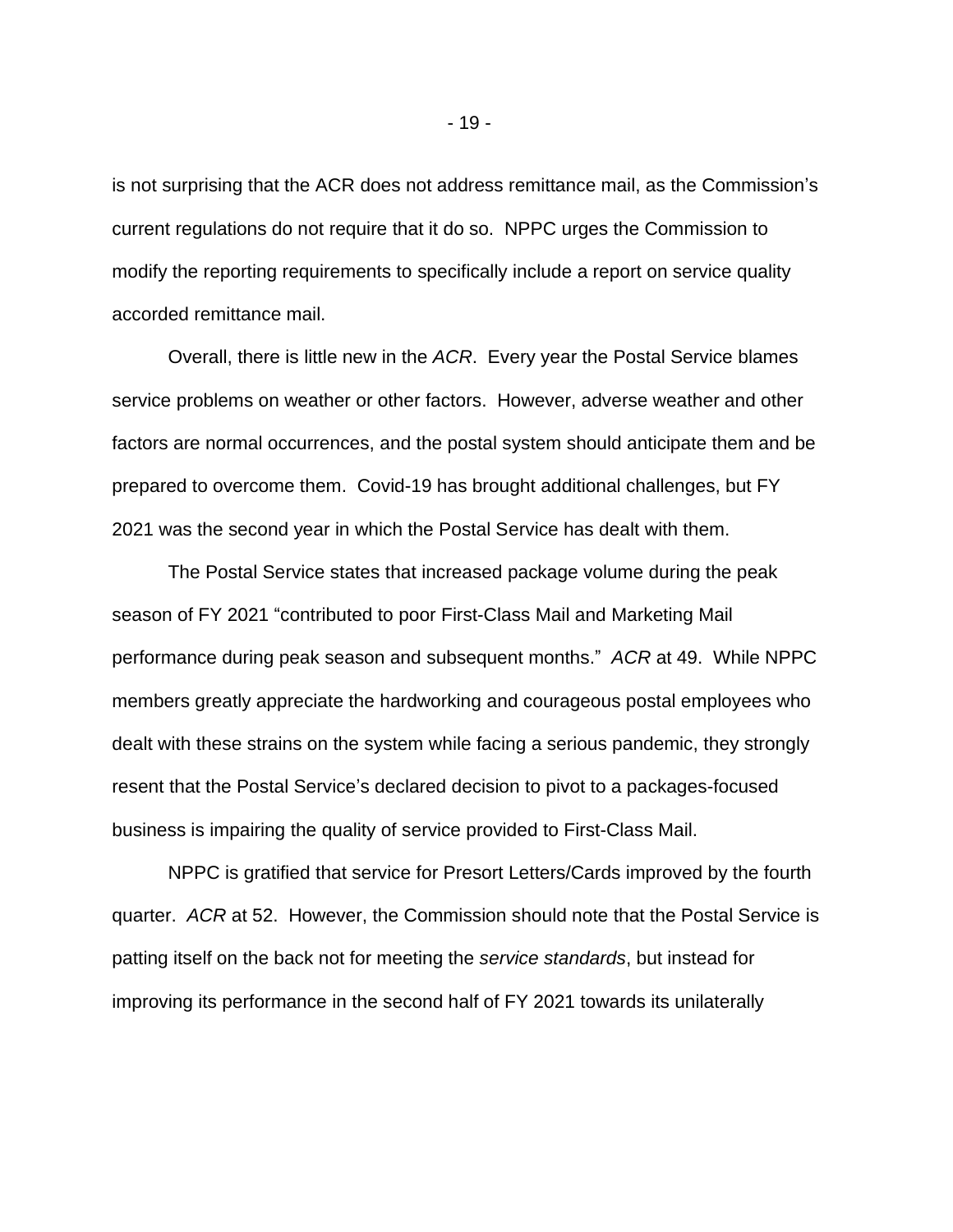defined service "*targets*." 7 *ACR* at 51. The targets inherently assume that the Postal Service will not achieve the published service standard 100 percent of the time.<sup>8</sup>

While the Postal Service uses performance "targets" for internal purposes, focusing on such targets instead of the official service standards merely lowers the bar yet more. It deserves no credit for achieving "targets" that are less than the actual service standards. For FY 2022, of course, the Postal Service has even reduced the service standards for First-Class and Periodicals Mail, and for some Package services as a result of Docket No. N2021-1.

In perspective, while service quality for First-Class Presort Letters and for First-Class Flats yet again failed to meet their service standards, First-Class Mailers nonetheless were hit by two rate increases that cumulatively far exceeded the rate of inflation. And the Postal Service has acknowledged that even the newly reduced service standards will not be met for years. *United States Postal Service Fiscal Year 2021 Annual Report to Congress* at 35-36. Combining skyrocketing prices with slower service is not increasing the value or attractiveness of First-Class Mail, as demonstrated by the steady declines in volume of what is by law a monopoly product.

<sup>7</sup> And even the targets themselves were set artificially low because they reflected the poor service in the first half of FY 2021. *ACR* at 51.

<sup>&</sup>lt;sup>8</sup> Service standards are the advertised expected days for delivery. "Targets" are internal Postal Service goals for processing and delivery. *See* Docket No. N2021-1, USPS-T-1 at 11 n.8 (Cintron) & MH/USPS-T-6 (Cintron). NPPC notes that in his testimony, Mr. Cintron stated that the Postal Service expected to set service performance targets at 95 percent once the new service standards were in place. Docket No. N2021-1, USPS-T-1 at 11, n.8. In fact, however, the FY 2022 targets for First-Class Presort and Flats Mail are below 95 percent. *See* FY 2021 Annual Report to Congress at 33.